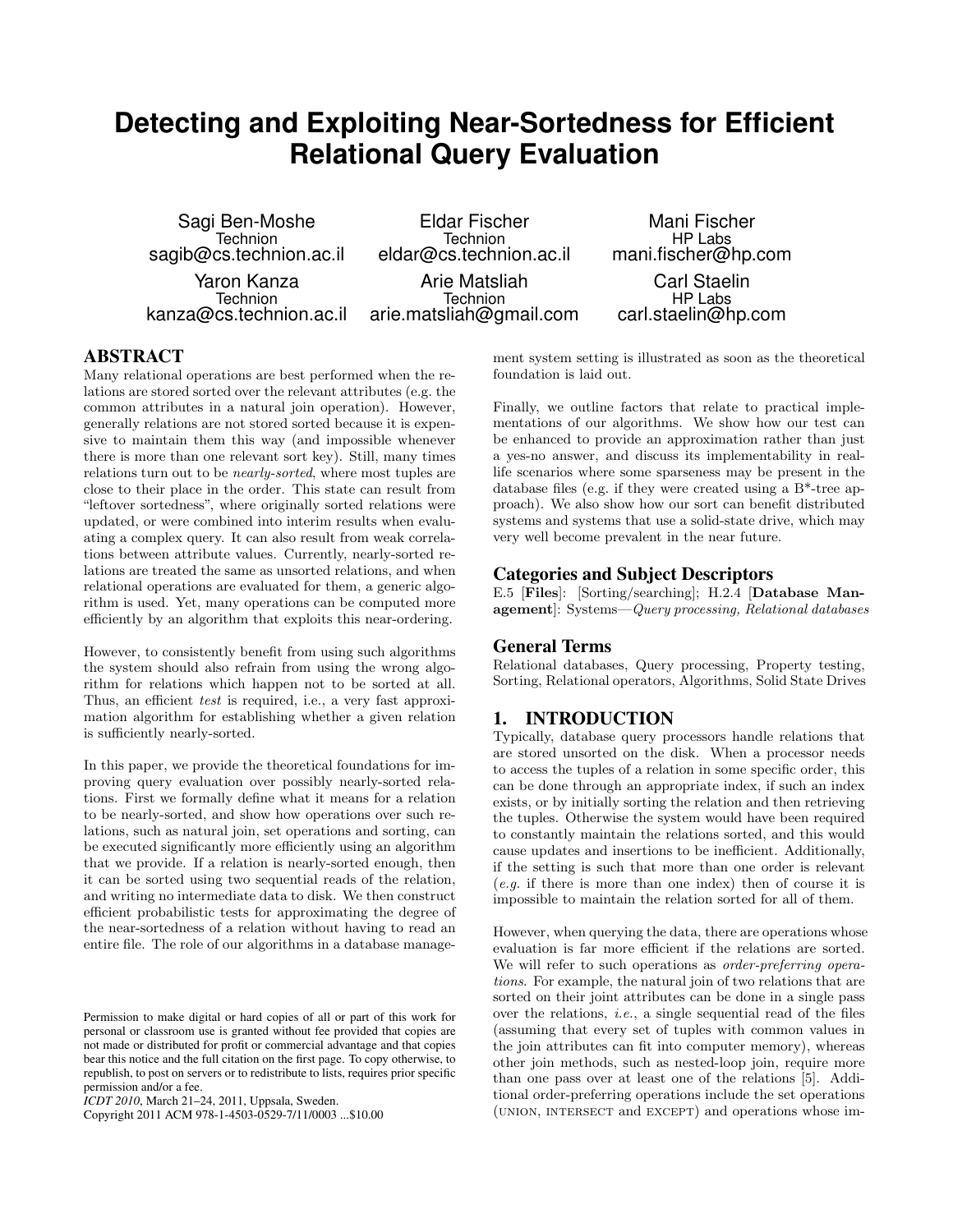plementation has to use sorting, e.g., grouping, duplicate elimination (DISTINCT) and calculating aggregate functions. An index could help to evaluate some order-preferring operations, but it does not always exist for the attributes that we need, and creating and maintaining an index is costly.

A simple approach to executing order-preferring operations is to first sort the relations and then apply the operation. However, the sorting operation itself is expensive and may require several passes over the relations. In particular, we will show that this approach is not optimal for the *nearly*sorted relations that we will consider here.

We define nearly-sorted relations with respect to two parameters k and  $\ell$ . The parameter  $\ell$  tells us how rough is the sorting: a larger  $\ell$  means that tuples can be further away from their in-place position, before they are considered to be out of place. The parameter  $k$  tells us how many tuples are completely out of place, that is, how many tuples need to be disregarded before the remaining relation conforms with the  $\ell$  parameter.

Nearly-sorted relations occur in various scenarios. Some examples are (1) a relation that has been stored as sorted and has been slightly updated (a small number of arbitrary updates are captured by k, and certain systemic updates are captured by  $\ell$ ); (2) a relation that has been created by a previous operation (such as a join) performed on sorted relations; (3) a relation that was sorted on one attribute (or on a set of attributes) can be nearly-sorted on another attribute due to naturally occurring correlations  $(e.g.,$  weight to height, apartment size to rental fee and so on).

If the given relation is nearly-sorted then the query processor can execute order-preferring operations very efficiently. Specifically, in Section 4 we show an algorithm that sorts nearly-sorted relations in at most two sequential reading passes. The algorithm requires memory of size roughly  $t(2k+$  $\ell$ ), where t is the maximal size of a tuple and  $k, \ell$  are the near-sortedness parameters defined above (we also provide a simpler, less efficient algorithm as a warm-up). In contrast, traditional methods (without prior conditions on the relations) require more than just two sequential passes over the relation, even just for sorting (multiway merge sort can usually be done in two "passes", but one of them requires fully random access, which is much more expensive than a sequential pass). Furthermore, our more improved algorithm (Algorithm 2) makes no writes at all to disk apart from writing the output itself, a vast improvement over all previous algorithms (including multiway merge). The reason that we focus first on the sorting operation itself is not only because it is the easiest to explain among database operations, but also because it contains the core algorithm. In Section 5 we explain how to incorporate this algorithm into the execution of other operations, such as natural join (equijoin) and set operations (intersection, etc). The following example illustrates the savings.

EXAMPLE 1. Consider the natural join of two (large) relations,  $R_1$  and  $R_2$ , that are nearly sorted on a single shared attribute, in the sense that at most k tuples of each relation violate the order of the tuples according to this attribute. A naive join of the relations will be to sort each relation and

then to apply a sort-based join. For each relation, sorting it will require at least two phases of reading all the tuples of the relation and writing all the tuples to the disk (and possibly more phases if the reads have to be sequential). After sorting, another pass over the two relations will be needed for the join itself (in some cases the last pass of the sorting algorithms can be merged with the join operation).

However, knowing that the relations are nearly sorted allows to compute the join by merely two sequential readings of the relations and without writing temporary results to disk.

Note that for relations that are much larger than computer memory, a nested-loop join (the sort-less option) will require more than two sequential readings of the relations. Similarly, ad-hoc creation of indexes for the join will be more expensive than two sequential reads of the relations, and in many cases using the indexes will not be efficient either way.

In many cases, applying order-preferring operations on nearlysorted relations can be done even when the number of tuples which violate the order is quite large.

EXAMPLE 2. If in Example 1 both  $R_1$  and  $R_2$  have a size of 10 gigabyte and we use a memory of 2 gigabyte for the join, a computation of a join as described in Example 1 can be done even when approximately 10% of the tuples in each relation violate the order.

When in Example 1 the relations  $R_1$  and  $R_2$  are not nearly sorted, the described algorithm will fail due to lack of memory for keeping the order-violating tuples. In such a case, the system would need to use a generic join algorithm, i.e., an algorithm that can join unsorted relations. Actually our algorithm can recover from a failing state and fall back to a less efficient one, but it is still best to efficiently test whether the given relations are nearly sorted and choose the appropriate algorithm in advance. Moreover, in order for the approach to be efficient, this test should only read a small part of the relation.

To test that the relations are nearly sorted we use ideas from the theory of property testing. In general, property testing refers to the following type of problems: Given the ability to perform local inspections (here, reading specific tuples) of a particular object (here, a relation), the goal is to determine whether the object has a predetermined property (here, one related to being sorted), or is far from having the property. The task should be performed by inspecting only a small part of the whole object, where a small probability of failure is allowed. See [3, 10, 11] for surveys on property testing.

In our case, we also require that the computational overhead will be small, and we deal with two parameters, k and  $\ell$ , rather than just measuring the distance from having the property (this distance would conform to our  $k$ ). Most importantly, we require our tests to be tolerant, because we actually want to guarantee acceptance for small enough nonzero values of  $k$  and  $\ell$ , and not only guarantee rejection for values that are too large, so as not to miss on any inputs for which our optimization is possible. Also, for practical applications the number of queries has not only to increase slowly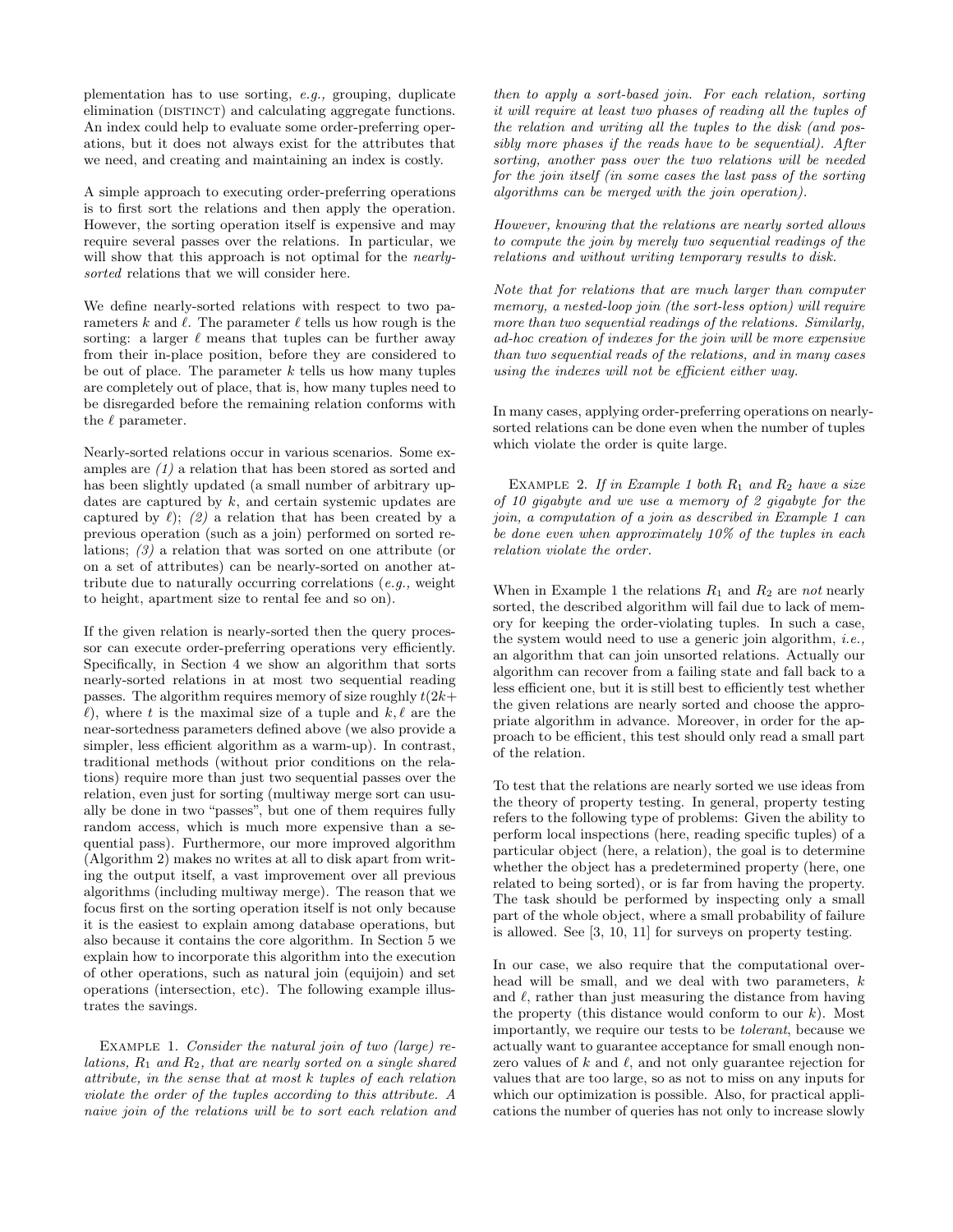with the input size n, but to depend not too badly on  $n/k$ , where the best possible (which we achieve here) is a linear dependence. Additionally, the test is non-adaptive, in that it is able to provide all the locations for the reads ahead of obtaining any answers. This allows modern operating systems to optimize the reading operations and compensate for possible seek times.

Since the entire relation should be considered by the test, even though not all the tuples of the relations are being read, the choice of which tuples to read must be probabilistic. Traditionally, the probability of failure is taken to be at most  $\frac{1}{3}$ , but it can be made arbitrarily smaller by applying the test several times. In general, to guarantee a failure probability of at most  $\delta$ , we would need to increase the number of tuples being read by an  $O(\log(1/\delta))$  factor. For example, if a test being read by an  $O(\log(1/\theta))$  ractor. For example, it a test<br>requires  $\sqrt{n}$  inspections where *n* is the number of tuples in the relation, then for a relation of 1,000,000 tuples, 1,000 reads determine the property with probability of success  $\frac{2}{3}$ . By applying an amplification technique, 6,000 reads provide probability of success  $1 - (\frac{1}{3})^6$  which is approximately 0.999.

From the property-testing point of view, the testing algorithms that we develop here generalize the tolerant monotonicity tests that were developed in [1, 9]. The algorithms of [1, 9] can only distinguish between almost sorted arrays (in the sense that removing a few elements makes them completely sorted) and those that are far from being sorted. In contrast, our testers work with a more relaxed notion of sortedness, where an unbounded number of elements can be out of order, but not too far from their correct location. As we explain in Remark 2.4 below, there is no simple relation between these monotonicity notions that would allow us to use the testers of [1, 9] as they are. The analysis of the new tests is an important contribution of this paper.

This extended abstract is organized as follows. In Section 2 we provide the framework and define near-sortedness. In Section 3 we outline the suggested strategy. In Section 4 we describe in detail the algorithm for the efficient evaluation of the sorting operation on nearly-sorted relations, where in Section 5 we describe how other operations can be performed efficiently without sorting in advance. In Section 6 we present a test for determining whether relations are nearly-sorted. This is the version that is required for the strategy outlined in Section 3, a tolerant two-parameter test that estimates what can be performed on the relations with respect to the existing memory constraints.

Finally, in Section 7 we discuss additional issues, mainly those pertaining to practical implementation. These include extensions of the test to give more information and to work for files with a bit of sparseness in them, discussion and extensions of the sort operation for more usage scenarios as well as a further discussion of recovering from an overflow, and a few words on the practical experiments (not finished yet) that we are currently conducting.

# 2. PRELIMINARIES

We consider a relation  $R$  as an ordered sequence of tuples  $t_1, \ldots, t_n$ . For relations that are stored in the database, the order is determined according to the order by which tuples are accessed in a sequential read of the relation. We also refer to R as an array – we denote by  $R[i]$  the tuple  $t_i$ , and we say that  $t_i$  appears in *location* i of R. We denote by [n] the set  $\{1, \ldots, n\}$  of the possible indices in R, and by  $[n, m]$ we denote the set  ${n, \ldots, m}$  if  $m > n$ , or the empty set if  $m < n$ .

A sort key of R is a pair  $K = (A, \leq_K)$  of an attribute A and an anti-symmetric transitive relation  $\leq_K$ . A sort key defines a desired order for the tuples of R. In the desired order, for every two tuples  $t_i$  and  $t_j$ , when  $\pi_A(t_i) \leq_K \pi_A(t_j)$ , the tuple  $t_i$  should appear before the tuple  $t_j$ . We generally use  $R[i] \leq_K R[j]$  to denote  $\pi_A(t_i) \leq_K \pi_A(t_j)$ . When K is clear from the context, we simply say that the tuple  $t_i$ is lesser than or equal to the tuple  $t_i$  and denote this by  $R[i] \leq R[j]$ . We also denote by MIN\_VAL<sub>K</sub> a tuple with the smallest possible value (with respect to  $\leq_K$ ) of an attribute A. Again, we may use simply MIN\_VAL whenever  $K$  is clear from the context. MAX\_VAL is defined similarly.

The definition of a sort key can be generalized in a natural way to the case where it consists of more than one attribute:  $K = ((A_1, \ldots, A_k), (\leq K_1, \ldots, \leq K_k)),$  where  $A_1, \ldots, A_k$  are attributes in the schema of R. In such a case, the desired order of the tuples is defined using a lexicographic order.

A relation that complies with the desired order defined by the key is called sorted.

DEFINITION 2.1 (SORTED RELATION). A relation  $R$  of  $n$  tuples is sorted according to a sort key  $K$ , if for any two indices i, j, where  $1 \leq i < j \leq n$ , we have  $R[i] \leq_K R[j]$ .

A relation  $R$  is  $k$ -close to being sorted when it is possible to remove from it k tuples to achieve a sorted relation. Or alternatively, when there exists a set of at most  $k$  tuples so that the relation is fully sorted outside of it.

DEFINITION  $2.2$  (*k*-CLOSE TO SORTEDNESS). A relation R of n tuples is k-close to being sorted according to a sort key K, if there exists a set of indices I, where  $|I| \leq k$ , so that for any two indices  $1 \leq i \leq j \leq n$ , where  $i \notin I$  and  $j \notin I$ , we have  $R[i] \leq_K R[j]$ . If a relation is not k-close to being sorted, then we say that it is k-far from being sorted.

A relation R is  $\ell$ -globally sorted according to a sort key K, when for every two tuples in  $R$  that do not comply with the order defined by  $K$ , the difference between the locations of these two tuples is smaller than  $\ell$ .

DEFINITION 2.3  $(\ell$ -GLOBALLY SORTED). Given a positive integer  $\ell$ , a relation R of n tuples is  $\ell$ -globally sorted according to K, if for any two indices  $i, j \in [n]$ , where  $i \leq j - \ell$ , we have  $R[i] \leq_K R[j]$ .

REMARK 2.4. Notice that a relation is 1-globally sorted if and only if it is 0-close to being sorted (which is equivalent to being sorted). But in general, there is no correspondence between these two notions. It is an easy exercise to construct: (1) a relation R which is both 2-globally sorted and  $n/2$ -far from being sorted; (2) a relation R which is not even  $(n-2)$ -globally sorted, but is 1-close to being sorted.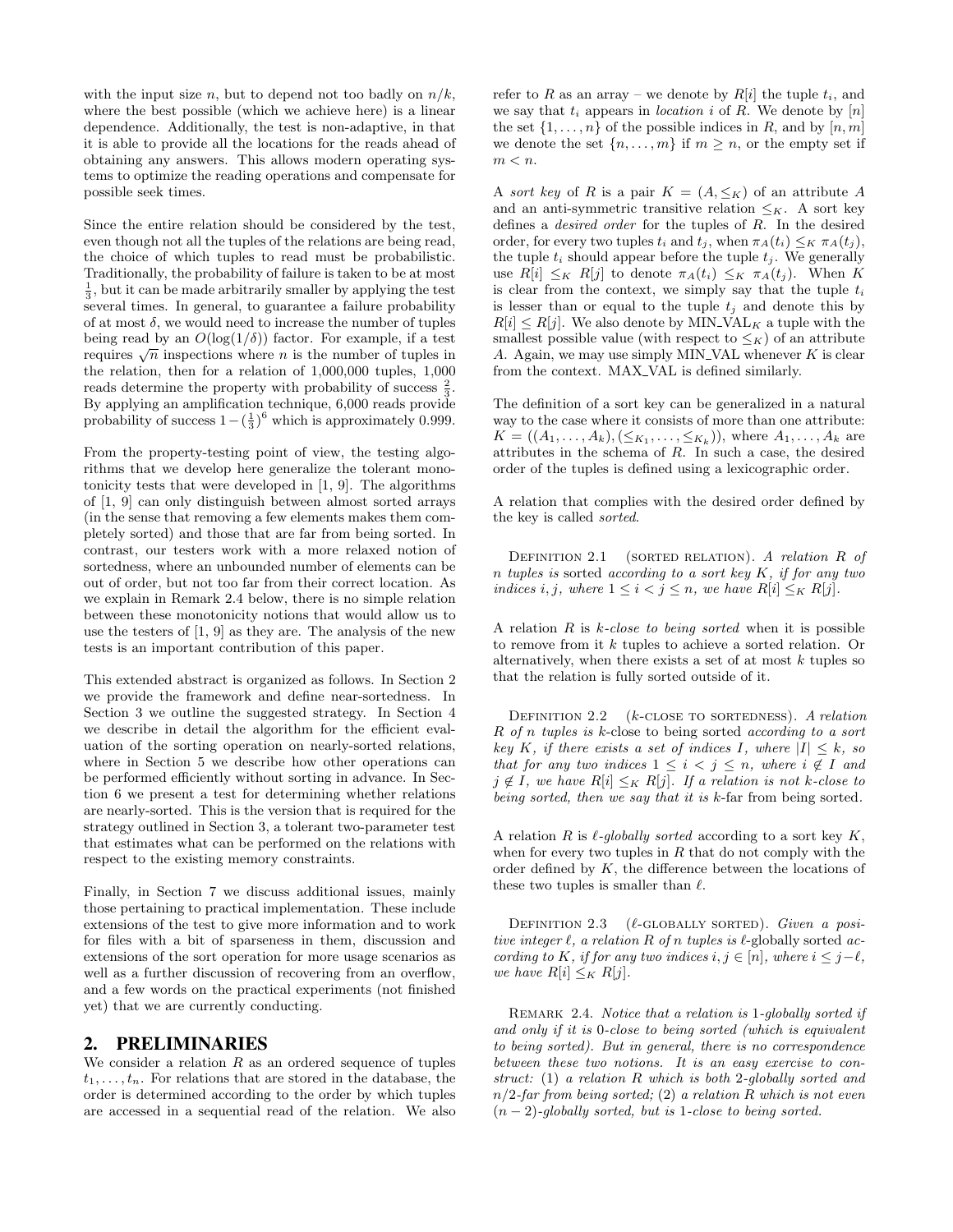

Figure 1: Sorted and nearly-sorted relations

The following final definition combines the relaxation of Definition 2.2 with the relaxation of Definition 2.3, and captures the notion of being nearly-sorted as it was discussed in the introduction.

DEFINITION 2.5  $((k, \ell)$ -NEARLY SORTED). Given a nonnegative k and a positive  $\ell$ , we say that R is k-close to being  $\ell$ -globally sorted according to K, or  $(k, \ell)$ -nearly sorted, if there exists a set of indices I where  $|I| \leq k$ , so that for any two indices  $i, j \in [n]$  where  $i \leq j - \ell$ ,  $i \notin I$  and  $j \notin I$  we have  $R[i] \leq_K R[j]$ .

Here too, the notion of nearly sortedness is, obviously, relative to a particular attribute or sequence of attributes interpreted as the key.

If a relation is not  $(k, \ell)$ -nearly sorted, then we say that it is k-far from being  $\ell$ -globally sorted. Note that for any  $k' \leq k$ and  $\ell' \leq \ell$ , a relation that is  $(k', \ell')$ -nearly sorted is also  $(k, \ell)$ -nearly sorted.

Our definitions deviate a little from the standard notion of  $k$ -closeness, which requires the tuples with indices in  $I$  to be replaced with alternative tuples for which sortedness holds for the entire relation. However, by [2, 4, 12], the two definitions are equivalent for many monotonicity-like properties, including all those defined here.

LEMMA 2.6. Let  $E \subseteq [n]$  be a set of indices, whose dismissal makes  $R \ell$ -globally sorted. There is a way of replacing the tuples in E with new ones (rather than dismissing them) that will make  $R$  into an  $\ell$ -globally sorted relation.

EXAMPLE 3. In Figure 1 we illustrate the different definitions of nearly-sorted relations. In the sketched relations, the cells contain numbers that refer to the keys of the tuples. Relation  $R_1$  is sorted. Relation  $R_2$  is 2-close to being sorted, because removing 8 and 2 makes it a sorted relation. Rela $tion R<sub>3</sub>$  is 3-globally sorted, because every two tuples that the difference between their locations is at least 3 comply with the order of the keys. Finally, the relation  $R_4$  is  $(2,3)$ nearly sorted, because outside the tuples whose keys are 9 and 1, we actually have a part of  $R_3$ .

In the sequel we show that nearly sorted relations indeed admit an efficient algorithm for sorting or computing other operators. But as mentioned earlier, we also need a way to efficiently decide whether to apply an algorithm tailored for the nearly sorted case. For this we use a *property tester*. Rather than provide the standard definition, we provide here a specific definition for our application; we also change the terminology accordingly (e.g., "probe complexity" here is what testing theory refers to as "query complexity")

DEFINITION 2.7. Given four integers  $k' \leq k$  and  $\ell' \leq \ell$ , a ( $[k', k], [\ell', \ell]$ )-sortedness test with probe complexity q and error probability  $\delta$  is an algorithm making at most q read operations from the relation (all of them using random access), and satisfying the following.

- If the relation is  $(k', \ell')$ -nearly sorted, then the algorithm outputs  $\Lambda$ CCEPT with probability at least  $1 - \delta$ .
- If the relation is not even  $(k, \ell)$ -nearly sorted, then the algorithm outputs REJECT with probability at least  $1-\delta$ .

Note that in the above the parameters may (and will) depend on the size of the relation, n. The parameter  $\delta$  will usually be held to the constant  $1/3$ , but making  $\delta$  smaller with a logarithmic in  $1/\delta$  penalty on q will turn out to be an easy amplification procedure.

The above definition in fact deviates somewhat from the standard testing definition. In the standard theory and  $\epsilon$ test for being  $\ell$ -globally sorted would correspond to what we defined here as a  $([0, \epsilon n], [\ell, \ell])$ -sortedness test. Having a  $k' > 0$  lower bound makes it relate to the stronger notion of a *tolerant test*, and having two  $\ell$  parameters instead of just one (as we shall see below) will allow us to improve the efficiency of the test considerably, in fact making its probe complexity independent of  $\ell$ .

# 3. OUTLINE OF THE SUGGESTED QUERY EVALUATION STRATEGY

As mentioned in the introduction, for some useful (small enough with respect to the computer memory) parameters  $k_0$  and  $\ell_0$  a typical relation R is likely to be  $(k_0, \ell_0)$ -nearly sorted. Based on this, our first ingredient is an efficient "correction" algorithm – Algorithm 2 below, that for any two integers k,  $\ell$  can evaluate the sort operation on a  $(k, \ell)$ nearly sorted relation more efficiently than a conventional algorithm given sufficient memory. We use the sort operation itself as an example because it is relatively simple to describe, while later we explain how other operations will work by having basically the same sorting procedures plugged in. The algorithm is also capable of reporting whether the evaluation succeeded or not, so we know whether a fall-back procedure is needed.

The second ingredient in our strategy is an extremely efficient probabilistic test (Algorithm 3) that for any integers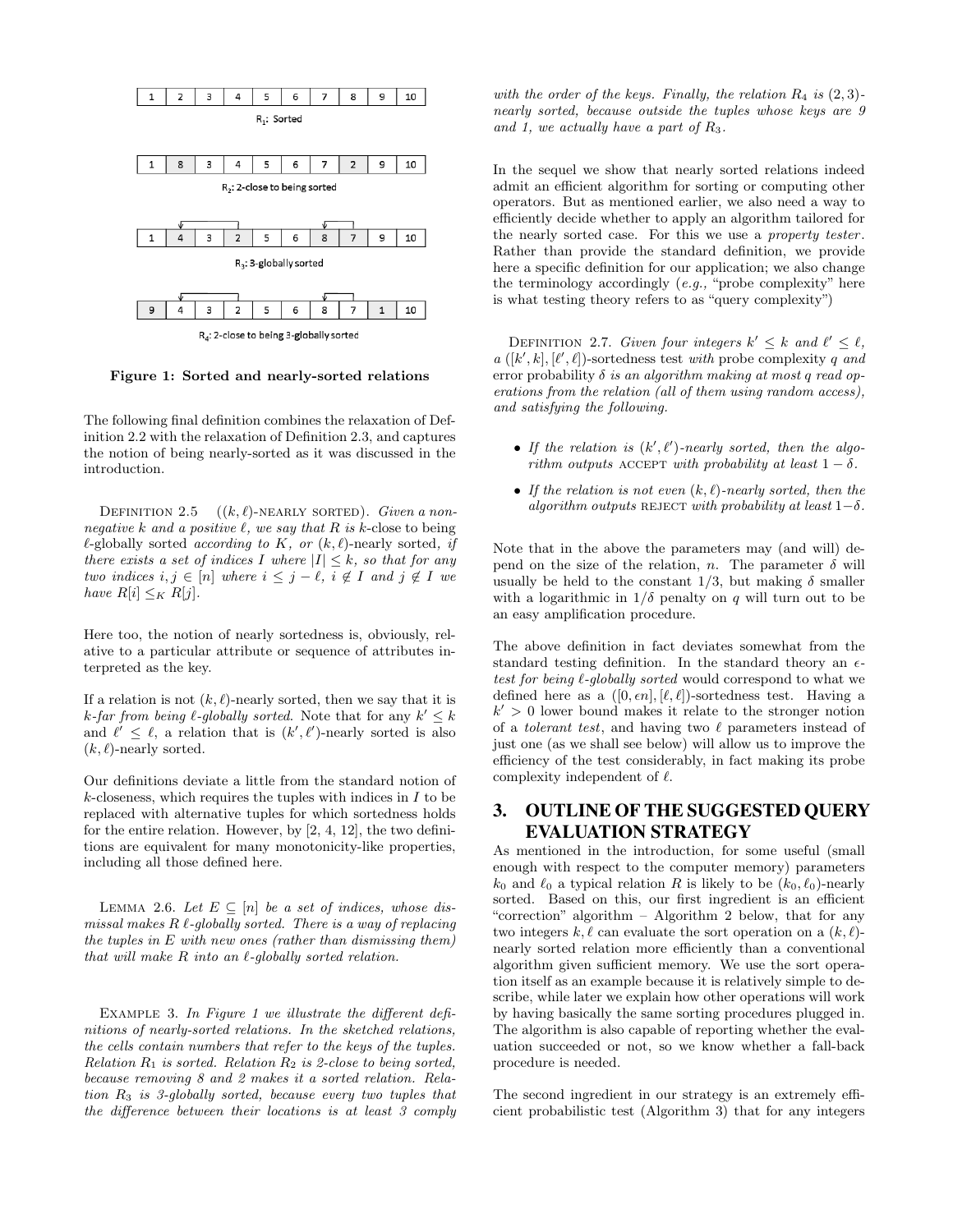k,  $\ell$  can distinguish between the case where R is  $(k, \ell)$ -nearly sorted ("Case Y") and the case where R is not even  $(6k, 6\ell)$ nearly sorted ("Case N").

The exact details on the resources that these algorithms require are given in the relevant sections, but for the discussion here we should think of the probabilistic test as the cheapest algorithm, and of the correction algorithm as significantly cheaper than a conventional evaluation algorithm.

#### *Suggested strategy:*

- 1. First we apply the test with parameters  $k_0, \ell_0$ .
- 2. If the prediction of the test is "Case Y":
	- (a) We apply the correction algorithm with parameters  $6k_0$  and  $6\ell_0$ . If the correction algorithm succeeds, then we are done.
	- (b) Otherwise, if we were using Algorithm 2 then we can continue running its special fall-back mode (see Remark 4.4 below) or decide to start from scratch with a conventional algorithm, depending on how soon it failed. If we were using the simpler Algorithm 1 then the fall-back is easier – we can just continue with a conventional algorithm from where it failed.
- 3. If the test predicted "Case N", then we use a conventional evaluation algorithm without attempting the correction algorithm at all.

By sufficiently amplifying the success probability of our test, reaching Step 2b will be rare enough so that the average cost of using the fall-back mode of our algorithm (rather than using a conventional algorithm from the beginning) will be negligible. The fall-back overhead, while best avoided, is generally within the same order of magnitude as that of running the algorithm itself. Also, reaching Step 3 with relations that could have benefited much by our algorithm (again through an error of the testing procedure) will have a negligible average cost. For relations reaching Step 3 that in fact satisfy Case N we only have the additional cost of performing the test (when compared to a query processor that always performs a conventional algorithm); a preliminary experiment (see Section 7.7) suggests that the percentage of those would typically be small enough to have an overall average net gain by using our procedure.

Choosing the right candidate parameters  $k_0, \ell_0$  can be done empirically, based on past statistics, but this is not necessary. In Section 7.1 we show a probabilistic algorithm that with a slight overhead over the original tolerant tester can output a comprehensive set of candidate pairs  $(k_i, \ell_i)$  (up-to specified precision) for which the given relation  $R$  falls under Case Y.

In settings where the relations change slowly over time we can also cache the results of the test for use in future queries, rather than test the relation every time.

#### 4. EXPLOITING NEAR SORTEDNESS

In this section we first present Algorithm 1, which sorts  $(k, \ell)$ -nearly sorted relations in two sequential passes. In the first pass Algorithm 1 acts similarly to the well known Replacement-Selection algorithm (see  $[6]$ )<sup>1</sup>, while it also collects a set of misplaced entries (*i.e.*, a set of at most  $k$  tuples that must be removed to make the relation  $\ell$ -globally sorted). In the second pass, the collected tuples are distributed to their final positions. While we have a fail state in the description of Algorithm 1, we later discuss a fall-back mechanism that preserves most of the work already done.

While sometimes useful in itself, the main function of this algorithm is to serve as a warm-up for the more efficient Algorithm 2, whose analysis is based on the analysis of Algorithm 1. The main change in Algorithm 2 is that it defers all writing to the second pass, managing to do away with the writing of an intermediate file. Its fall-back mode is on the other hand less efficient than that of Algorithm 1, so a proper testing procedure for being  $(k, \ell)$ -nearly sorted is more important there.

| <b>Algorithm 1</b> (Sorts a $(k, \ell)$ -nearly sorted relation R.)             |
|---------------------------------------------------------------------------------|
| create two binary heaps $S, G$                                                  |
| insert the first $k + \ell + 1$ tuples $(R[1], \ldots, R[k + \ell + 1])$ into S |

 $i_{write} \leftarrow 1$ for  $i_{read} = |S| + 1$  to n do {first pass} if  $S = \emptyset$  then FAIL end if  $last\_written \leftarrow min\{x \in S\}$ write last\_written to  $TMP[i_{write}]$  $S \leftarrow (S \setminus \{last\_written\})$  $i_{write} \leftarrow i_{write} + 1$ if  $R[i_{read}] \geq last\_written$  then insert  $R[i_{read}]$  into S else insert  $R[i_{read}]$  into G end if end for append all tuples in  $S$  to  $TMP$ , in sorted order  $i_{write} \leftarrow 1$ for  $i_{read} = 1$  to  $n - |G|$  do {second pass}  $x \leftarrow \min\{y \in G\}$ if  $x > TMP[i_{read}]$  then write  $TMP[i_{read}]$  to  $OUT[i_{write}]$ else write  $x$  to  $OUT[i_{write}]$  $G \leftarrow (G \setminus \{x\}) \cup \{TMP[i_{read}]\}$ end if  $i_{write} \leftarrow i_{write} + 1$ end for append all tuples in  $G$  to  $OUT$ , in sorted order

THEOREM 4.1. If R is a  $(k, \ell)$ -nearly sorted relation, then Algorithm 1 does not reach its fail state and the result relation is strictly sorted. Furthermore, Algorithm 1 makes only two sequential passes over R, uses memory of size  $O(k + \ell)$ , and makes  $O(n \cdot \log(\ell + k))$  computing operations.

<sup>&</sup>lt;sup>1</sup>In fact, our algorithm starts out identically to the Replacement-Selection algorithm, but the analysis given here shows that, specifically for nearly sorted relations, much stronger properties hold. The fact that empirically Replacement-Selection does well with nearly sorted relations was already mentioned in [7].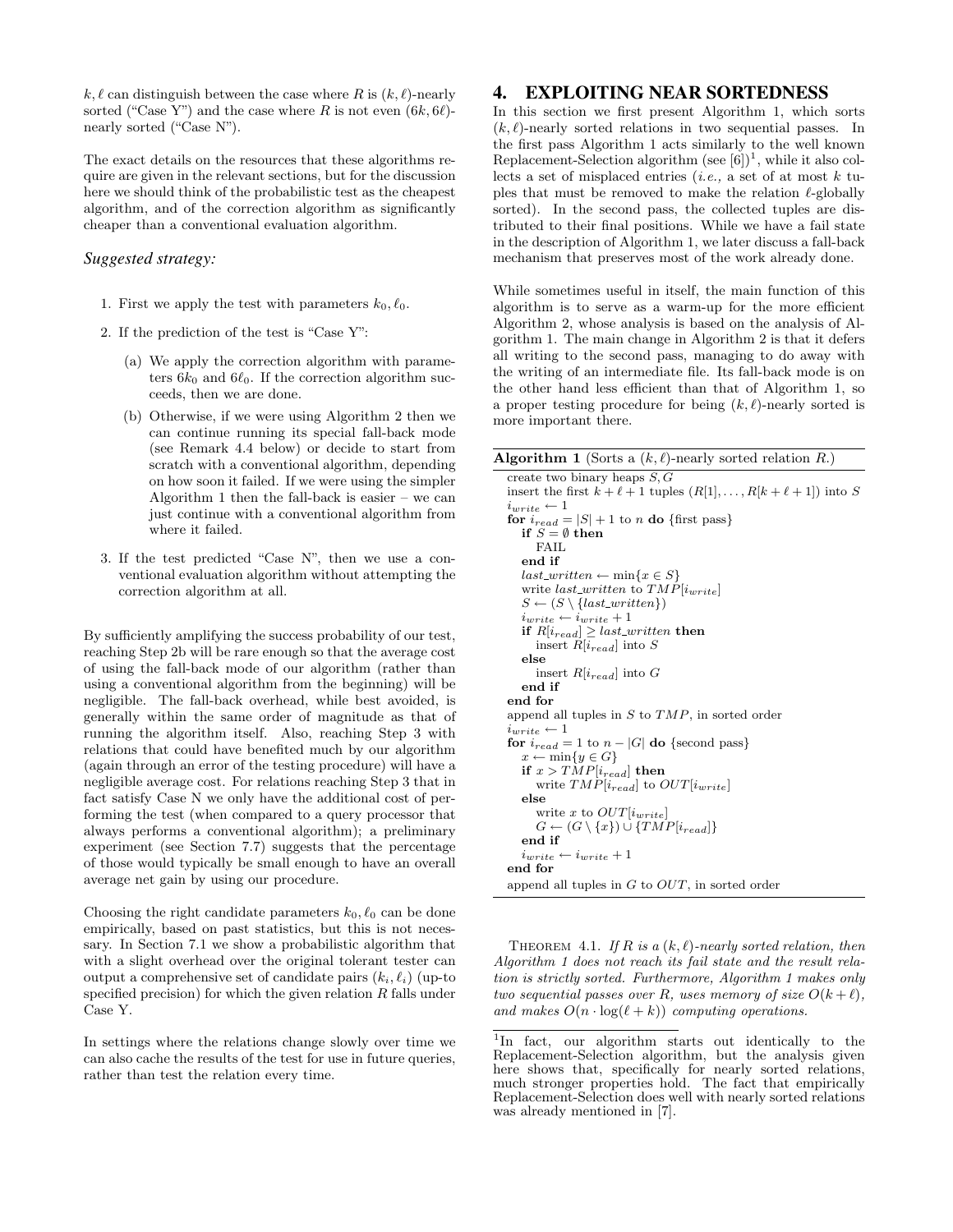PROOF. The fact that only two passes are made as well as the bounds on memory size and the number of computing operations are clear from the description of Algorithm 1. Now we prove that the algorithm sorts any relation which is  $(k, \ell)$ -nearly sorted.

It is easy to see that if the algorithm did not fail in the first pass, then the intermediate result (that is written in  $TMP$ ) is sorted. If this is the case, then the second pass is just the standard merge between two sorted lists, and hence the resulting relation (written to  $OUT$ ) will be fully sorted. So, we only need to prove that if R is  $(k, \ell)$ -nearly sorted, then Algorithm 1 cannot fail. Observe that in every stage of the first pass  $|S| + |G|$  equals  $k + \ell + 1$ , and therefore showing that  $|G|$  never exceeds k implies that S stays nonempty, preventing the algorithm from failing.

Let  $\mathcal{E}(R)$  denote the collection of subsets  $E \subseteq [n]$  of at most k indices, such that for every  $E \in \mathcal{E}(R)$ , if we restrict R to indices  $[n] \setminus E$  then we get an  $\ell$ -globally sorted relation.

Let in addition  $D = \{j \in [n] : \forall E \in \mathcal{E}(R), j \in E\}$  denote the set of indices that *must* be removed from  $R$  in order to make it  $\ell$ -globally sorted by at most k removals. Observe that  $|D| \leq k$ . With a slight abuse of notation, let us also denote by  $D$  the set of tuples that appear at indices  $D$  of the relation R.

We claim that in every iteration of the first pass,  $G \subseteq D$ and hence  $|G| \leq k$ . To see this, notice that whenever a tuple at index  $i$  is inserted into  $G$ , it is strictly smaller than last\_written. Using this observation, we prove the claim  $G \subseteq D$  by induction on *i*.

For  $i \leq k+\ell+1$  the claim trivially holds (since these indices are unconditionally inserted into S). Now let  $i > k + \ell + 1$ . By the induction hypothesis, before treating  $R[i]$  we had  $G \subseteq D$ . If  $R[i] \geq last\_written$  then G remains the same and we are done. Otherwise, since  $R[i] < last\_written$  there are at least  $|S| = k + \ell + 1 - |G| \ge \ell + 1$  tuples in S that are strictly larger than  $R[i]$ . All these tuples originally appeared before R[i]. Consequently, at least  $|S| - \ell \geq 1$  of these tuples appeared in indices lower than  $i - \ell$ . Assume that  $i \notin D$  and let  $E \in \mathcal{E}(R)$  be such that  $i \notin E$ . Then all the corresponding  $|S| - \ell \ge 1$  indices should be in E, because they form a violation of  $\ell$ -global sortedness together with i. By the induction hypothesis,  $G \subseteq D \subseteq E$  and hence  $|E| \geq |G| + |S| - \ell \geq k + 1$ , contradicting the fact that  $|E| \leq k$ . Hence *i* must be in *D*, concluding the proof.  $\square$ 

REMARK 4.2. In an actual implementation we can (and should) replace the failure mode in Algorithm 1 with a fallback to a traditional sorting algorithm. For example, instead of failing, the algorithm can just reset last\_written and start writing another run (monotone subsequence), repeating this as many times as is necessary. In other words, we just fall-back to the Replacement Selection algorithm for creating runs that are as long as possible. Next, instead of moving to the second pass, a traditional merge-sort can be performed.

Implementing a fall-back is necessary in part because of the probabilistic nature of the testing algorithms. In Section 7.3 below we touch upon the expected amount of overhead when the k parameter in the near-sortedness of the input is somewhat larger than available memory, bounding it when the error in the estimation of  $k$  is not too large (which will usually be the case).

Now we present a sorting algorithm which is an improvement over Algorithm 1 as it saves significantly on write operations, and in fact writes nothing to disk apart from the output itself. Apart from the clear saving in write operations in itself, not writing any intermediate result to disk makes the algorithm easier to combine with other database operations, because its output can be piped directly to the algorithm processing the next operation. The only disadvantage in the improved algorithm is that sometimes not all of the work already done upon reaching a failure mode is recoverable, so it is all the more important to use the test of Section 6 first. The analysis of the improved algorithm is based on the analysis of Algorithm 1.

THEOREM 4.3. If R is a  $(k, \ell)$ -nearly sorted relation, then Algorithm 2 does not reach its fail states and the resulting relation OUT is strictly sorted. Furthermore, Algorithm 2 makes only two sequential passes over R, uses memory of size  $O(k + \ell)$ , and makes  $O(n \cdot \log(k + \ell))$  computing operations; also, it never writes any intermediate file, only the sorted output.

PROOF. The fact that only two passes are made as well as the bounds on memory size and the number of computing operations are clear from the description of Algorithm 2. To prove that the algorithm sorts any relation which is  $(k, \ell)$ nearly sorted, we use the proof of Theorem 4.1.

We note that both passes of our algorithm in fact mimic the first pass of Algorithm 1, so that the analysis there still holds (in fact unless our algorithm has reached the first fail state and was then made to resume normal operation, it will never reach the second fail state, whether the input is  $(k, \ell)$ -nearly sorted or not). The first pass of our algorithm is identical to the first pass of Algorithm 1, with the only difference being that nothing is written to disk. In the end we are left with  $G$ , which holds up to  $k$  tuples of the relation.

The second pass again generally follows the first pass of Algorithm 1, only here tuples are not inserted to  $G$ , because already in the beginning  $G$  contains all tuples that would have been passed to it. Additionally, this pass follows the writing pattern of the first pass of Algorithm 1, only here we merge the (already known in advance) content of G into the output stream. Therefore this essentially combines the writing actions of the two passes of Algorithm 1, resulting in a fully sorted output.  $\Box$ 

REMARK 4.4. The clear improvement in this algorithm is that no intermediate result is ever written to disk. Apart from the saving in write operations itself, it is easier to combine this algorithm with other database operations, because its output can be piped directly to the algorithm processing the next operation.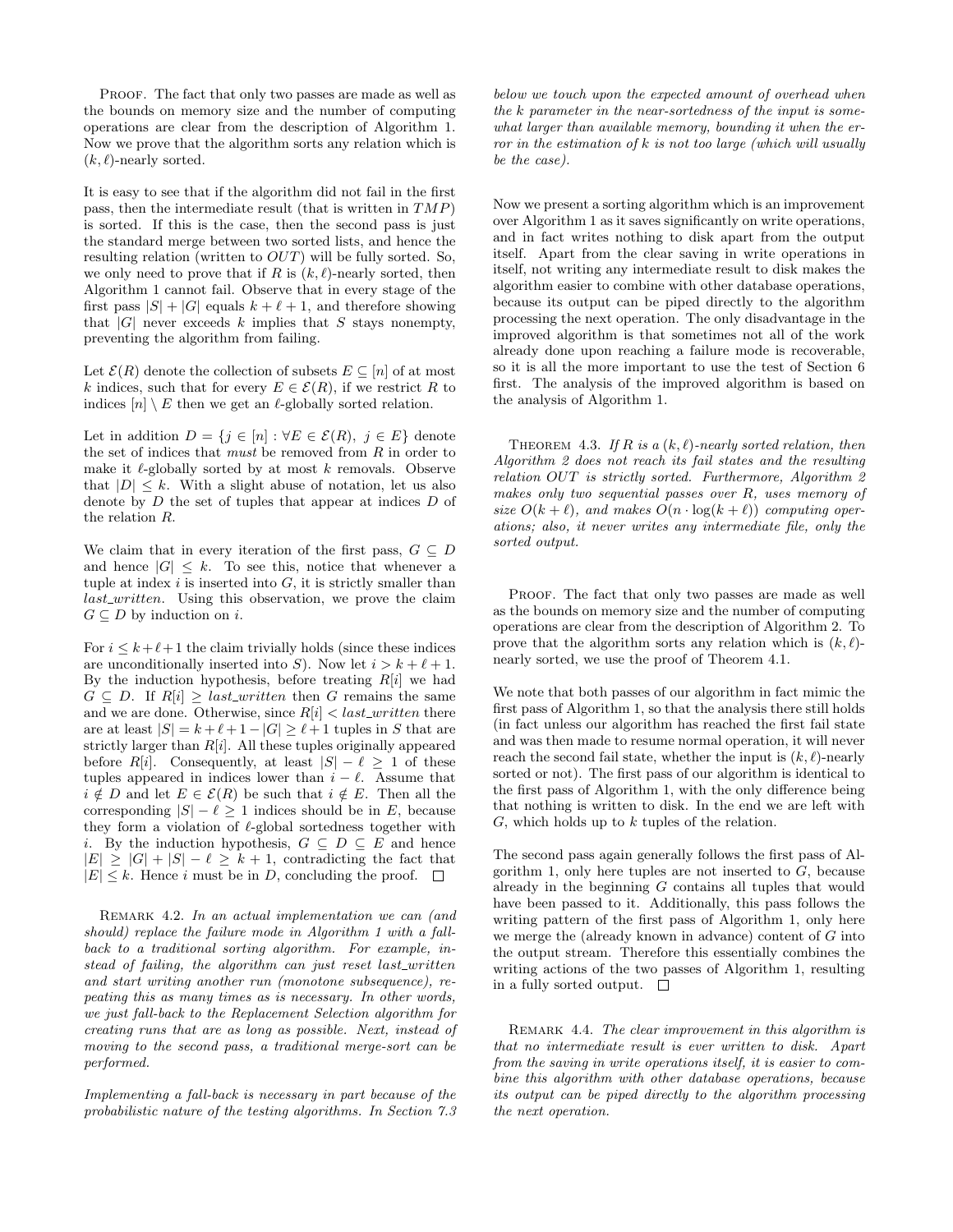Algorithm 2 (Improved sort for a  $(k, \ell)$ -nearly sorted relation R.) create two binary heaps  $S, G$ insert the first  $k + \ell + 1$  tuples  $(R[1], \ldots, R[k + \ell + 1])$  into S  $last\_handled \leftarrow \text{MIN\_VAL}$ for  $i_{read} = |S| + 1$  to n do {first pass} if  $S = \emptyset$  then FAIL end if  $last\_handled \leftarrow min\{x \in S\}$  $S \leftarrow (S \setminus \{last\_handled\})$ if  $R[i_{read}] \geq last\_handled$  then insert  $R[i_{read}]$  into S else insert $R[i_{read}]$  into  $G$ end if end for empty S let  $G[1], \ldots, G[|G|]$  be the sorted order of G's elements insert the first  $k + \ell + 1$  tuples  $(R[1], \ldots, R[k + \ell + 1])$  into S  $i_{write} \leftarrow 1, i_q \leftarrow 1$  $last\_handled \leftarrow MIN\_VAL$ for  $i_{read} = |S| + 1$  to n do {second pass} if  $S = \emptyset$  then FAIL end if  $last\_handled \leftarrow min\{x \in S\}$ while  $i_g \leq |G|$  and  $\tilde{G}[i_g] \leq$  *last\_handled* do write  $G[i_g]$  to  $OUT[i_{write}]$  $i_g \leftarrow i_g + 1, i_{write} \leftarrow i_{write} + 1$ end while write *last\_handled* to  $OUT[iwrite]$  $i_{write} \leftarrow i_{write} + 1$  $S \leftarrow (S \setminus \{last\_handled\})$ if  $R[i_{read}] \geq last\_handled$  then insert  $R[i_{read}]$  into S end if end for append  $\{G[i_g], \ldots, G[|G|]\} \cup S$  to  $OUT$ , in sorted order

In the case where algorithm reaches the fail state in the first pass, the natural instinct is to continue with the algorithm by writing the contents of  $G$  to a temporary file on the disk, clearing it, and then populating S with  $k + \ell + 1$  new tuples from the input (without resetting last handled). However, this will not work – while out of place tuples that come "too late" (i.e. well after their position according to the ordered relation) will not pose a problem here, tuples that come "too early" may set the value of last\_handled so high that the rest of the relation will land in G.

There is still a fall back procedure that is more beneficial than just restarting the sort using a different algorithm when the error in our estimation of  $k$  is not too large (e.g., whenever the true k still satisfies  $k = o(n)$ . See Section 7.4.

## 5. EVALUATING OTHER OPERATORS

In this section we discuss efficient evaluation of some orderpreferring operations over nearly-sorted relations. For all operations here we use at our core Algorithm 2, which is the one more suited for integration into a larger operation. For the purpose here we do not describe the fall-back procedures in the case where we reach a fail state, as these would be the expected ones. We outline the algorithms without formal details whenever these follow from standard procedures in relational query evaluation.

Intersection and other set operations. Consider the computation of an intersection of two relations,  $R_1$  that is  $(k_1, \ell_1)$ -nearly sorted and  $R_2$  that is  $(k_2, \ell_2)$ -nearly sorted, where for both relations the entire schema is the sort key in some order. Suppose that the memory is large enough to hold  $2k_1 + \ell_1$  tuples of  $R_1$ ,  $2k_2 + \ell_2$  tuples of  $R_2$ , and buffers for the input and output.

In the first stage, we perform the first pass of Algorithm 2 on  $R_1$  and  $R_2$  (in some cases, for example if they are on different disks, this is best done in parallel), and obtain the corresponding heaps  $G_1$  for  $R_1$  and  $G_2$  for  $R_2$ . Recall that the first pass of Algorithm 2 does not produce any output.

Then, we go in parallel over  $R_1$  and  $R_2$ , again, and perform a procedure similar to the second pass of the sorting algorithm on each of them, but with the following change: Instead of writing the sorted output to disk, we pipe it to the algorithm that performs intersection using the merge procedure for two sorted relations. In fact, we do not keep running the second pass of the sorting algorithm over  $R_1$ and  $R_2$  unconditionally, but use it as an iterator – we buffer sorted subsequences of  $R_1$  and  $R_2$ , and whenever a buffer is exhausted by the merge-intersection procedure we run more iterations of the loop in the sorting algorithm for the corresponding relation so as to fill the buffer again.

Accommodating bag (multiset) intersection is an easy extension of the above procedure, one just needs to keep track also of the original locations in the files of the tuples that are stored in  $G_1$  and  $G_2$ . If we were using Algorithm 1 instead, we would have needed to run over both the result of the intersection from first pass and the original relations to make sure that we got the correct number of duplicate entries.

Using the above idea (with Algorithm 2) for set union, or set or bag difference, works in much the same way: running sorting algorithm instances in parallel on  $R_1$  and  $R_2$  and piping the output of the second stage to the corresponding merging algorithm. Bag union by itself is not an order preferring operation, but if it is part of a larger expression involving order preferring operations then it may still be better to combine it with the sorting procedure so that its output would be sorted.

Natural join (equijoin). The computation of a natural join is performed similarly to the computation of an intersection, if there are not too many tuples that agree on the value of the common attributes in the join. Suppose that at most  $m_1$  tuples of  $R_1$  can agree at one time on the values of the attributes common to  $R_1$  and  $R_2$ , while at most  $m_2$  tuples of  $R_2$  can agree on them. In this case for the merging join algorithm during the second stage to work, we would need a memory big enough to hold a total of  $(2k_1 + \ell_1)$  tuples of  $R_1$ ,  $(2k_2+\ell_2)$  tuples of  $R_2$ , and additionally either  $m_1$  tuples of  $R_1$  or  $m_2$  tuples of  $R_2$  (as well as sufficient buffers). If this does not hold, then we would need to accommodate for saving and retrieving the state of the second stage sorting algorithm over (say)  $R_2$ . Then, given a large subsequence of tuples from  $R_2$  that agree on a common attribute, we can save the state at the beginning of the sequence, and reset the algorithm to this state for every subsequence of tuples from  $R_1$  that need to be joined with it.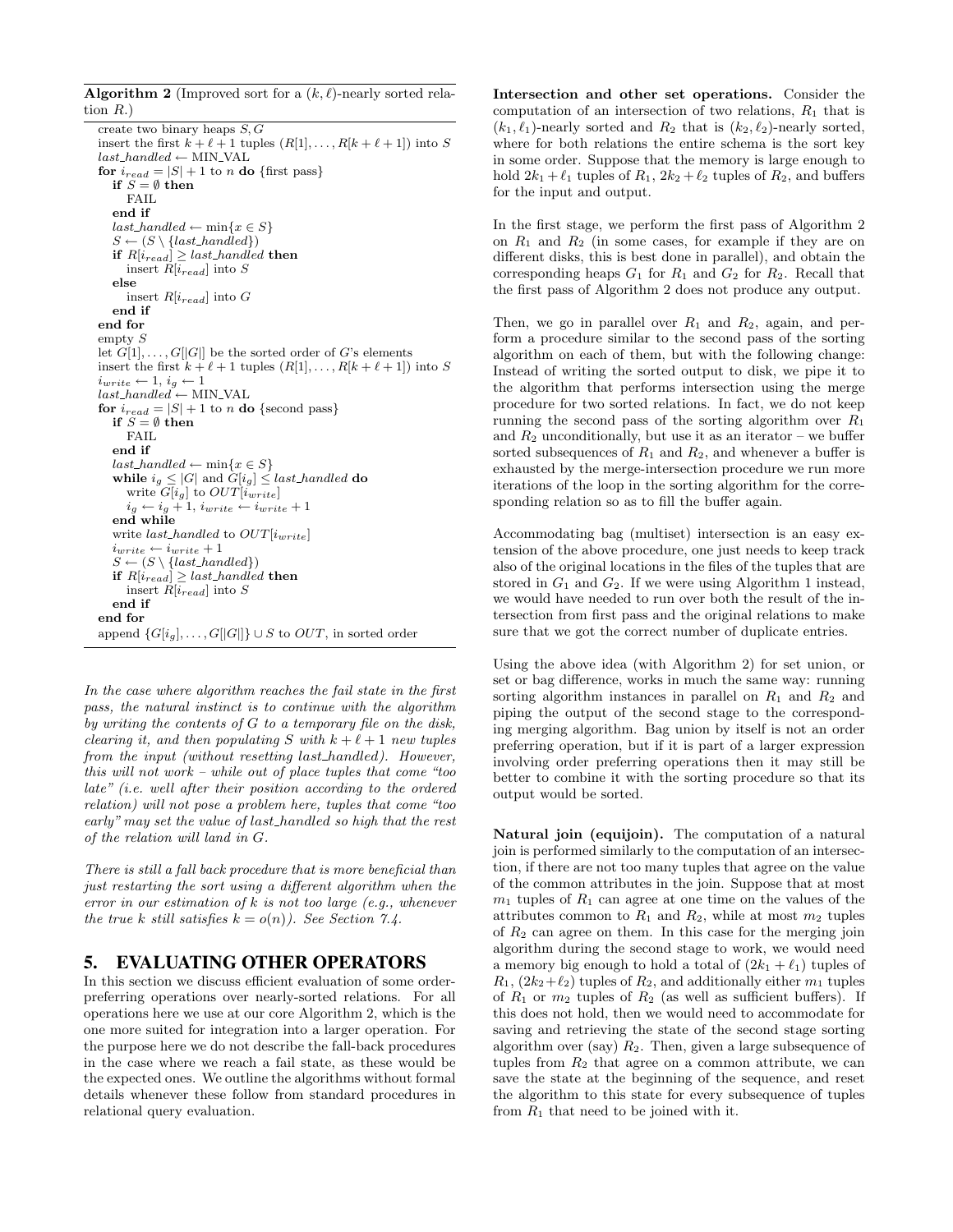### 6. TESTING FOR NEAR SORTEDNESS

In this section we develop a tolerant sortedness test, namely a  $([k, 6k], [\ell, 6\ell])$ -sortedness test, and prove its correctness. The reason for the test to be tolerant (*i.e.*, use  $[k, 6k]$  rather than  $[0, k]$  is so that more instances for which Algorithm 2 (or Algorithm 1) still works are accepted by the test.

Some inaccuracy in the  $k$  parameter cannot be avoided (*i.e.*, there is no test with  $[k, k]$  parameters), though currently we do not know how much lower than a factor of 6 one can go. As for the  $\ell$  parameter, there is a test that is fully accurate in  $\ell$ , yet its number of queries depends badly on  $\ell$ . In contrast, the test in this section has no dependency on  $\ell$  at all.

The test presented here is non-adaptive, meaning that it can decide which tuples to read before the first reading of a tuple – only the final decision to accept or reject depends on the actual values read. This can serve to reduce the overhead further: Instead of reading the probes in the order that they are used in the test (which requires fully randomaccess reads), we can first decide what probes to make and then read them in the order of their positions in the file. Moreover, modern operating systems can first receive the entire list of all reads to be made and then optimize their order of execution further for the file system involved.

THEOREM 6.1. Algorithm 3 is a  $([k, 6k], [\ell, 6\ell])$ -sortedness test that makes  $O(\frac{n}{k} \log \frac{n}{k} \log n \log \log n)$  probes and errs with probability at most 1/3.

| <b>Algorithm 3</b> (([k, 6k], [l, 6l])-sortedness test)                      |
|------------------------------------------------------------------------------|
| $a \leftarrow 0$                                                             |
| for $j = 1$ to s do                                                          |
| pick $i_j \in [n]$ uniformly at random                                       |
| call Algorithm 4 for $i_j$ with confidence parameter $\delta = \frac{1}{6s}$ |
| <b>if</b> $i_j$ is reported to be active <b>then</b>                         |
| $a \leftarrow a + 1$                                                         |
| end if                                                                       |
| end for                                                                      |
| if $a \leq s \frac{5.5k}{n}$ then                                            |
| return ACCEPT                                                                |
| else                                                                         |
| return REJECT                                                                |
| end if                                                                       |
|                                                                              |

Notice that the probe complexity is independent of  $\ell$ . In property testing, k is usually set to  $\epsilon n$  for some small constant  $\epsilon$ . In these terms, the probe complexity of our test is nearly logarithmic in  $n$ , which is known to be optimal even for non-tolerant simple monotonicity testing [2].

In the description of Algorithm 3 we use an undefined parameter s, the value of which will be set later in the proof of Theorem 6.1, and call Algorithm 4 that we define below. It will be clear from the proof that the success probability can be easily amplified by increasing s. First we need the following definition and lemmas.

In the following we will say that a pair  $(i, j)$  violates  $\ell$ -global sortedness if  $i \leq j - \ell$  and  $R[i] > R[j]$ .

DEFINITION 6.2. Let  $(i, j)$  be a pair of indices with  $i < j$ that violate the  $\ell$ -global sortedness of R. We say that i is  $(\delta, \ell)$ -active with j (for  $\delta > 0$ ) if at least a  $\delta$ -fraction of the indices in  $[i+1, j]$  violate  $\ell$ -global sortedness together with i. Similarly, we say that j is  $(\delta, \ell)$ -active with i if at least a  $\delta$ fraction of the indices in  $[i, j - 1]$  violate  $\ell$ -global sortedness together with j. We say that an index i is simply  $(\delta, \ell)$ -active if it is  $(\delta, \ell)$ -active with some index  $j \in [n] \setminus \{i\}.$ 

LEMMA 6.3. Let R be a relation and let  $k, \ell$  be two positive integers. For every  $\delta \in (0, 1/2]$  let  $d(\delta)$  denote the number of  $(\delta, \ell)$ -active indices in R.

- If R is  $(k, \ell)$ -nearly sorted then  $d(\delta) \leq k + k/\delta$ , and in particular  $d(1/4) \leq 5k$ ;
- If R is not  $(6k, 6\ell)$ -nearly sorted then  $d(1/3) \geq 6k$ .

PROOF. The proof of second part of the lemma is standard in monotonicity testing: If  $(i, j)$  is a pair violating 6 $\ell$ global sortedness, then every k between  $i+\ell$  and  $j-\ell$  violates  $\ell$ -global sortedness with either i or j. Hence, at least one of i or j violates  $\ell$ -global sortedness with at least  $\frac{j-i-2\ell}{2} \ge \frac{j-i}{3}$ indices in the interval, making it  $\frac{1}{3}$ -active. As the set of all  $\frac{1}{3}$ -active indices now intersects all pairs violating 6 $\ell$ -globalsortedness, its size must be at least the distance 6k.

Assuming that R is  $(k, \ell)$ -nearly sorted, we now prove the first part of the lemma. For this we will use some methods from [1], together with additional arguments that are specific to globally sorted relations. Let  $E \subseteq [n]$  be a set of at most  $k$  indices, whose dismissal makes  $R \ell$ -globally sorted. Such a set must exist since we assumed that R is  $(k, \ell)$ -nearly sorted. By Lemma 2.6 we can fix new values for these indices so that the resulting relation is  $\ell$ -globally sorted. From now on let us fix a set  $E$  as above, and a sequence of new values for the corresponding tuples as per Lemma 2.6.

Next we are going to label some of the indices of  $R$ . For every  $i \in E$ , we label i as high if its tuple should be decreased (replaced by one with a lower key value under the above correction), and we label it as *low* otherwise. For each  $(\delta, \ell)$ active index  $i \in [n] \backslash E$  (we stress that i is not in E) we assign some index  $j_i$  that witnesses the fact that i is  $(\delta, \ell)$ -active. If  $j_i > i$ , then the label of i is big; otherwise its label is small. Notice that each index can have at most one label as above (every i is either high, low, big, small or has no label at all). Our aim is to bound the number of indices that are  $(\delta, \ell)$ active, which is upper bounded by the number of labeled indices. By definition, the number of high and low indices is at most  $k$ , so it is enough to show that the number of big and small indices is at most  $k/\delta$ . By letting  $k_{low}$  and  $k_{high}$ denote the number of low and high indices (respectively), we show how to bound the number of big indices by  $k_{low}/\delta$ . An analogous argument works for bounding the number of small indices by  $k_{high}/\delta$ .

We start by assigning weight 1 to every big index. Then, for each big index  $i$ , in decreasing order, we divide the weight of i among all the low indices h such that  $i \leq h \leq j_i$  and  $R(h) < R(i)$ . We "spread" the weight of i in a way that maximizes the minimal weight of the receiving indices (the h's). Our goal is to show that after this process, no low index has weight more than  $1/\delta$ , and hence the total initial weight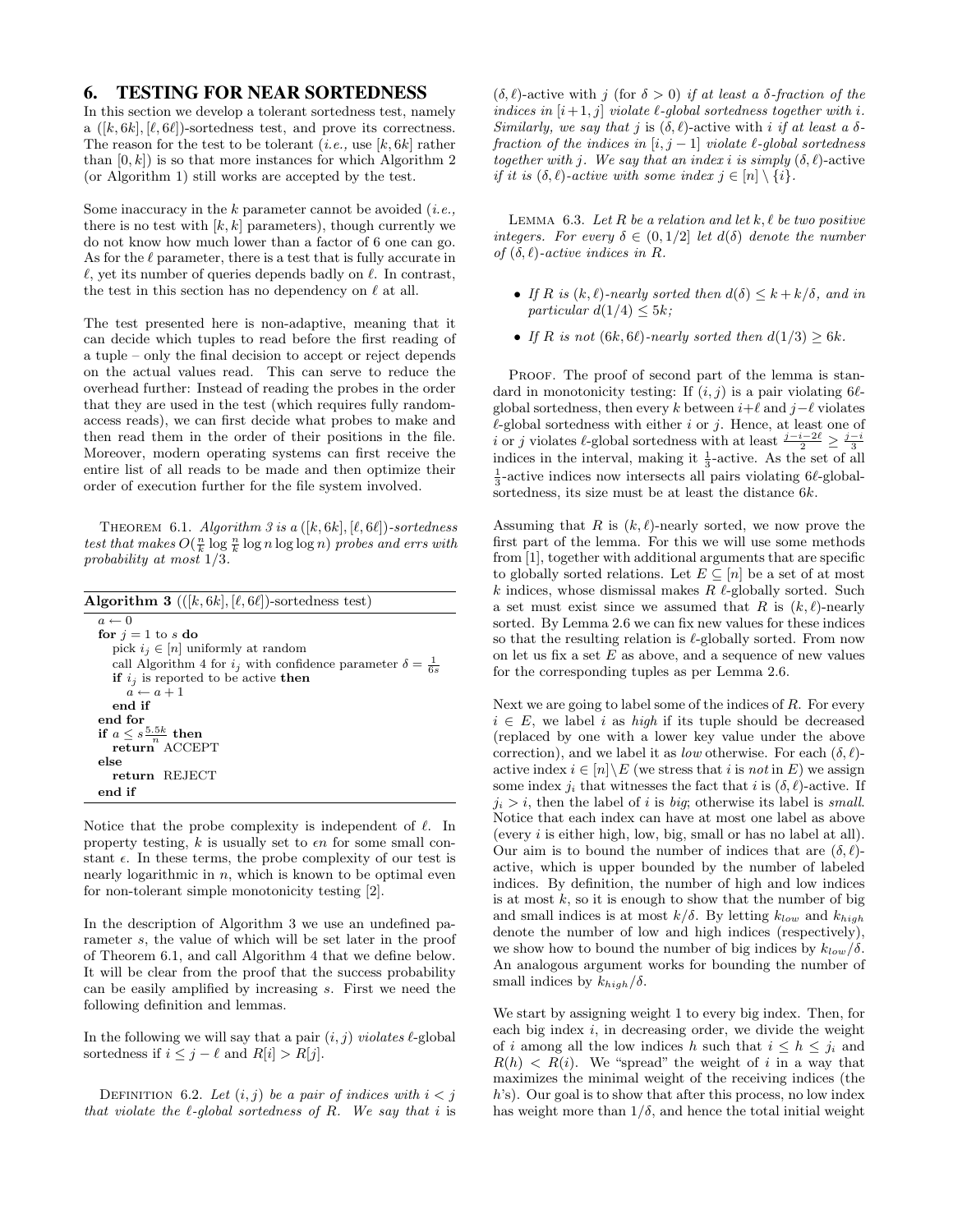of the big indices (which is exactly equal to their amount) was at most  $k_{low}/\delta$  as required.

Suppose on the contrary that this is not the case, so that some low index q got weight  $(1 + \epsilon)/\delta$  for some  $\epsilon > 0$ . Let i be the first (in reverse order) big index that caused  $q$  to reach weight  $(1 + \epsilon)/\delta$ . By definition, this event happened while the weight of  $i$  was spread among the low indices  $h$ such that  $i < h \leq j_i$  and  $R(h) < R(i)$ , denote their number by b. From the way the weight is spread, all of these low indices must have weight at least  $(1+\epsilon)/\delta$ . Hence their total weight is at least  $b((1 + \epsilon)/\delta)$ . By the definition of  $(\delta, \ell)$ active indices,  $b \geq \delta(j_i - i + 1)$ , so their total weight is at least  $(1+\epsilon)(j_i-i+1)$ . Since we iterate on the *i*'s in decreasing order, none of these  $h$ 's could gain any weight before step  $j_i$ , and therefore we should have  $(1 + \epsilon)(j_i - i + 1) \leq j_i - i + 1$ , which is a contradiction.  $\Box$ 

Lemma 6.4 allows us to distinguish between indices that are  $(1/3, \ell)$ -active and indices that are not even  $(1/4, \ell)$ -active.

LEMMA 6.4. Given an index  $i \in [n]$  and confidence parameter  $\delta > 0$ , Algorithm 4 satisfies the following:

- if i is  $(1/3, \ell)$ -active, it outputs ACTIVE with probability at least  $1 - \delta$ ;
- if i is not even  $(1/4, \ell)$ -active, it outputs INACTIVE with probability at least  $1 - \delta$ ;
- its probe complexity is  $O(\log \frac{1}{\delta} \log n \log \log n)$ .

The constants  $\alpha > 0$  and  $t \in \mathbb{N}$  in the definition of Algorithm 4 are set later in the proof.

**Algorithm 4** (tests if i is  $(1/3, \ell)$ -active or not even  $(1/4, \ell)$ active)

| for $h = \lfloor \log_{1+\alpha}(l+1) \rfloor$ to $\lfloor \log_{1+\alpha} n \rfloor$ do |
|------------------------------------------------------------------------------------------|
| $left \leftarrow 0$ , right $\leftarrow 0$                                               |
| for $j = 1$ to $a = t \log \frac{1}{\lambda} \log \log n$ do                             |
| pick $i_j \in [\ell+1, (1+\alpha)^h]$ uniformly at random                                |
| if $R[i] > R[i + i_j]$ then                                                              |
| $right \leftarrow right + 1$                                                             |
| end if                                                                                   |
| if $R[i] < R[i-i_j]$ then                                                                |
| $left \leftarrow left + 1$                                                               |
| end if                                                                                   |
| end for                                                                                  |
| if right $> \frac{2}{7}a$ or left $> \frac{2}{7}a$ then                                  |
| return ACTIVE                                                                            |
| end if                                                                                   |
| end for                                                                                  |
| return INACTIVE                                                                          |

PROOF. Assume first that i is  $(1/3, \ell)$ -active, and let  $j_i$  be an index that witnesses this fact, so there exist at least  $\frac{|j_i - i|}{3}$ indices lying between i and  $j_i$  that violate  $\ell$ -global sortedness with i. We assume without loss of generality that  $j_i > i$ . Let  $h_0 \in \mathbb{N}$  be such that  $(1+\alpha)^{h_0} \leq j_i - i \leq (1+\alpha)^{h_0+1}$ . Then in the interval  $[i, i + (1+\alpha)^{h_0+1}]$  at least a  $1/3 - \alpha$  fraction of the indices violate  $\ell$ -global sortedness with i. We fix  $\alpha$ 

to be small enough (say 1/100), so that  $1/3 - \alpha$  is much closer to  $1/3$  than to  $2/7$ . For large enough t (matching the parameters in Chernoff bounds), after the  $h_0+1$ 'th iteration of the internal loop, with probability at least  $1 - \delta$  the value of right will be sufficiently close to  $(1/3-\alpha)(1+\alpha)^{h_0+1}$ . In particular the value of right will exceed  $\frac{2}{7}(1+\alpha)^{h_0+1}$ , hence the outcome will be ACTIVE as required for the first part of the lemma.

To prove the second part of the lemma, we use a similar argument. Namely, if the index i is not even  $(1/4, \ell)$ -active, then for all  $h$  the fraction of violating (with respect to  $i$ ) indices between i and  $i + (1 + \alpha)^h$  (and similarly between i and  $i-(1+\alpha)^h$  is at most 1/4. But now we must make sure that no error occurred, meaning that the values of the counters *right* and *left* did not deviate too much in *any* of the  $O(\log n)$  iterations of the outer loop. We can solve this problem by amplifying the success probability to  $1 - \Omega(1/\log n)$ . This is the reason that we have the extra  $\log \log n$  factor in the number of iterations of the internal loop.  $\square$ 

PROOF OF THEOREM 6.1. First notice that the confidence parameter  $\delta$  in the executions of Algorithm 4 is set to  $\frac{1}{6s}$ , so that with probability at least  $1 - 1/6$  Algorithm 4 did not err during any of the s executions.

If R is  $(k, \ell)$ -nearly sorted, then according to Lemma 6.3 (first item), the number of  $(1/4, \ell)$ -active indices in R is at most  $5k$ . Conditioned over the event that none of the executions of Algorithm 4 err (recall that this event occurs with probability at least  $5/6$ ) we have that the expected value of a is at most  $s \frac{5k}{n}$ . The probability that Algorithm 3 returns REJECT in this case is equal to the probability that the random variable  $a$  (being a sum of  $s$  independent random variables) deviates from its expectation by a multiplicative factor of 0.1. This probability can be bounded by 1/6 by taking  $s = O(n/k)$ , so altogether Algorithm 3 returns ACCEPT with probability at least 2/3 as required.

If R is  $6k$ -far from being  $6\ell$ -globally sorted, then according to Lemma 6.3 (second item), the number of  $(1/3, \ell)$ -active indices in  $R$  is at least  $6k$ . Conditioned over the event that none of the executions of Algorithm 4 err, the expected value of a is at least  $s \frac{6k}{n}$ . So as in the previous case, the probability that the random variable  $a$  deviates from its expectation by a multiplicative factor of 0.08 can be bounded by 1/6, and altogether Algorithm 3 returns REJECT with probability at least 2/3 as required. The probe complexity of Algorithm 3 is  $s \cdot O(\log \frac{1}{1/s} \log n \log \log n) = O(\frac{n}{k} \log \frac{n}{k} \log n \log \log n).$ 

#### 7. DISCUSSION

In the following we touch upon some possible extensions of our methods, and some implementation issues.

#### 7.1 Testing for several values of k and  $\ell$  at once

In all of the above we used algorithms that take the values of k and  $\ell$  in advance. However, we may be interested in learning actual approximate values of k for many values of  $\ell$  at once. First, our computer memory puts constrains only on  $k + \ell$  (for Algorithm 1) or  $2k + \ell$  (For Algorithm 2) and we may want to search for an optimal  $\ell$  for which this fits our memory (every input R has for every  $\ell$  a minimum k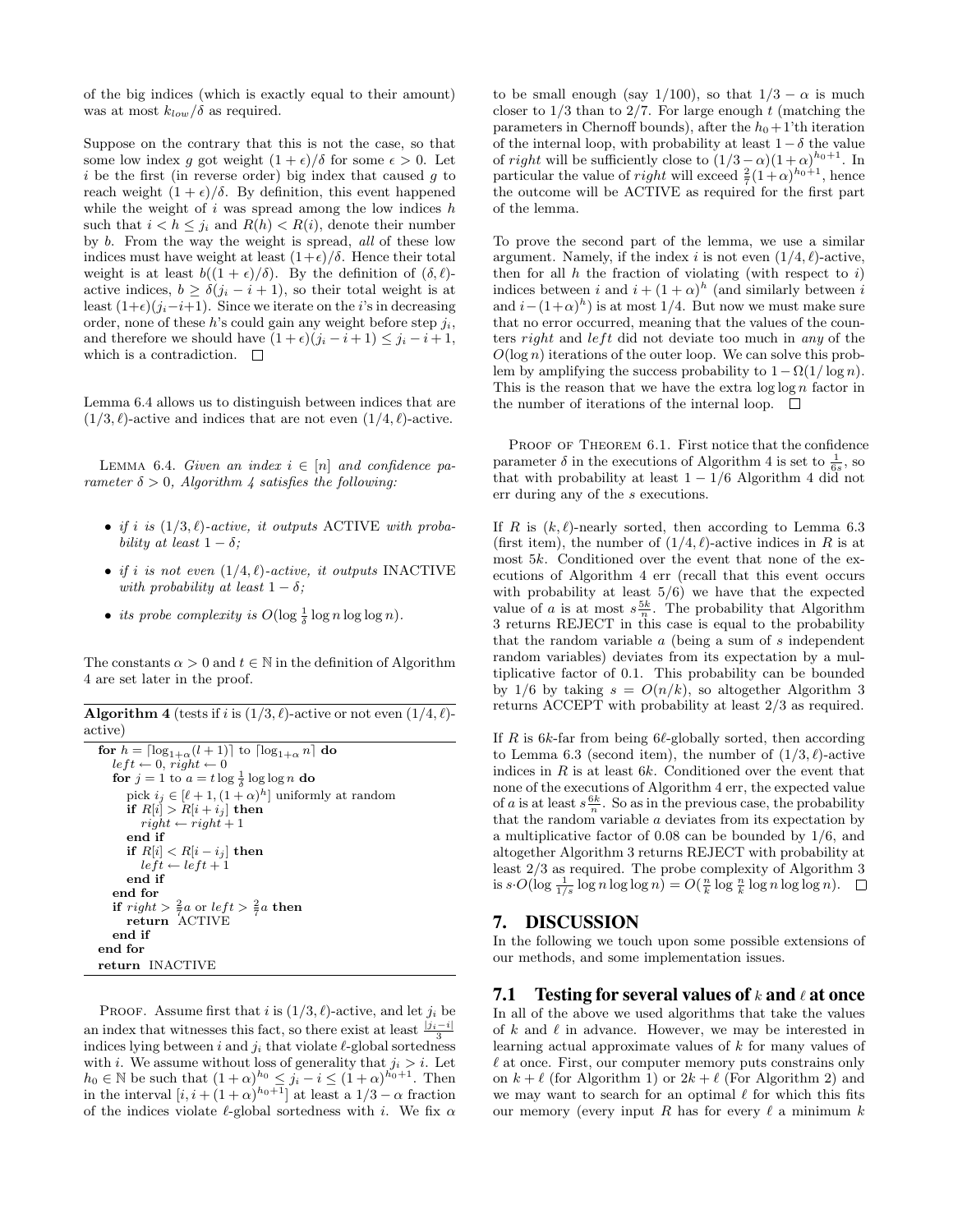for which it is  $(k, \ell)$ -nearly sorted, the worst case being  $k =$  $n - \ell$ ). Second, sometimes we would like to use our sorting algorithm even if we know that it may fail (this scenario fits Algorithm 1), because it could still lead to faster sorting (see Section 7.3 and Section 7.4 below).

There is an easy extension of Algorithm 3 that allows to efficiently test for many values of  $k$  and  $\ell$  at once. First, we construct Algorithm 5, a version of Algorithm 4 which tests whether an element is active for every possible  $\ell = c^r$ , where  $c > 1$  is any fixed constant (that determines the number of different  $\ell$ 's we inspect) and  $r = 1, 2, \ldots, \log_c n$ . We restrict ourselves to powers of  $c$  so that this output would be of manageable size, and this would still give a good approximation of the optimal k and  $\ell$ . The parameters t and  $\alpha$  used below are the same as in Algorithm 4.

**Algorithm 5** (tests for every  $\ell = c^r$  if i is  $(1/3, \ell)$ -active or not even  $(1/4, \ell)$ -active)

```
A[0], A[1], \ldots, A[\lceil \log_c n \rceil] \leftarrow \text{INACTIVE}for h = 1 to \lceil \log_{1+\alpha} n \rceil do
    LF[0], LF[1], \ldots, LF[[\log_c n]] \leftarrow 0RT[0], RT[1], \ldots, RT[\lceil \log_c n \rceil] \leftarrow 0for j = 1 to a = 2t \log \frac{1}{\delta} \log \log n do
       pick i_j \in [1, (1+\alpha)^h] uniformly at random
       if R[i] > R[i + i_j] then
          for r = 0 to \lfloor \log i_j \rfloor do
              RT[r] \leftarrow RT[r] + 1end for
       end if
       if R[i] < R[i - i_j] then
          for r = 0 to \lfloor \log i_j \rfloor do
              LF[r] \leftarrow LF[r] + 1end for
       end if
   end for
   for r = 0 to \lceil \log_c n \rceil do
       if RT[r] > \frac{2}{7}a or LF[t] > \frac{2}{7}a then
          A[r] \leftarrow ACTIVE
       end if
   end for
end for
return A
```
Now we can use Algorithm 6, a variant of Algorithm 3. It uses the same s as Algorithm 3, but here it is calculated not as a function of  $k$  (which is not provided in advance) but as a function of a desired approximation parameter  $\hat{k}$ , which should be set equal to a small constant fraction of the available computer memory. Here we also keep count of every possible  $\ell = c^r$ . In addition, instead of deciding on ACCEPT or REJECT, we just output all counters after the appropriate normalization.

| <b>Algorithm 6</b> (approximates $k = k(\ell)$ for every $\ell = c^r$ )   |  |
|---------------------------------------------------------------------------|--|
| $B[0], B[1], \ldots, B[\lceil \log_c n \rceil] \leftarrow 0$              |  |
| for $j = 1$ to $b = s \lceil \log n \rceil = O(n \log n / \hat{k})$ do    |  |
| pick $i_j \in [n]$ uniformly at random                                    |  |
| call Algorithm 4 with index $i_j$ and $\delta = \frac{1}{6b}$ to obtain A |  |
| $B \leftarrow B + A$ (coordinate-wise)                                    |  |
| end for                                                                   |  |
| <b>return</b> $\frac{n}{b}B$ (coordinate-wise)                            |  |

The probe complexity and running time of Algorithm 6 is  $\widetilde{O}(n/\hat{k})$ , and with probability at least  $\frac{2}{3}$  it provides for every

 $\ell = c^r$  an approximation k such that R is  $(6k + \hat{k}, 6\ell)$ -nearly sorted while not being  $(k-\hat{k}, \ell)$ -nearly sorted. The proof is a straightforward extension of the argument given in Section 6, since having the confidence parameter  $(1 - \delta)$  amplified to  $(1 - 1/\text{polylog}(n))$  allows us to simply apply a union bound over all values  $\ell = c^r$ .

#### 7.2 Testing files with some sparseness

Real-life database files may be somewhat sparse, in that not every block will contain the maximum number of tuples. This can happen when tuples are deleted, or when the file was constructed beforehand using a primary index, for example in a  $B^*$ -tree structure. Let n denote the actual number of tuples in a file (it is reasonable to assume that  $n$  is known), and let  $n'$  denote the number of "potential" tuples, i.e. the maximum number of tuples per block times the number of blocks in the file. It could happen that the number of tuples in each block is not known until a read is made to the block, which would make the probe model of the test hard to implement (the sort algorithm would continue to operate exactly as before).

If the density of each block is bounded from below by some constant  $\alpha$ , then we can modify Algorithm 6 as follows: Instead of implementing it for  $n$ , implement it for  $n'$  (assuming for now that all blocks are full), and whenever the test attempts to probe a "missing tuple" (i.e. a tuple index inside a block that is larger than the actual number of tuples in that block) ignore it. In the main loop of Algorithm 6 this would mean that an  $i_j$  that is a missing index is not counted at all, and the loop goes until b valid indexes are tested (or until  $O(b/\alpha)$  iterations have gone by and not enough indexes were found, in which case the tester fails). Algorithm 5 needs to be changed a little more. Again we search neighborhoods of increasing sizes, but for every neighborhood we also keep a statistic of the number of non-missing indexes. We then use it to estimate the neighborhood's "actual size", which will be used to decide which coordinate of A will it affect. The above would give estimates similar to those of Algorithm 6, with the complexity parameters now multiplied by  $O(\alpha^{-2})$ .

#### 7.3 Distances larger than memory

Suppose that there is enough memory for handling a  $(k, \ell)$ nearly sorted relation, but we attempt to use Algorithm 1 when the input is in fact not  $(k, \ell)$ -nearly sorted. If we implement Remark 4.2 then we will fall-back to the Replacement Selection algorithm. If the input is  $(k', \ell)$ -nearly sorted for  $k' > k$ , then we can still bound the number of runs that will be produced – it is not hard to see, by partitioning  $R$ into consecutive subsequences so that each of them is  $(k, \ell)$ nearly sorted, that the number of runs is at most  $k'/k + 1$ (the "+1" refers to the tuples remaining in memory in the end). Similarly, using the fall-back mechanism of Algorithm 2 described below would cause no more than  $k'/k$  overflows (however here more care is needed in handling the overflows).

A more careful analysis of Algorithm 3 would reveal that its probability for a false positive decays exponentially in  $k'/k$ , and so whenever it accepts, the expected risk of running Algorithm 1 or Algorithm 2 (instead of an algorithm more optimized for the completely unsorted case) is still small, because we would most likely still have a small number of runs allowing for an efficient merge. A similar decay in the error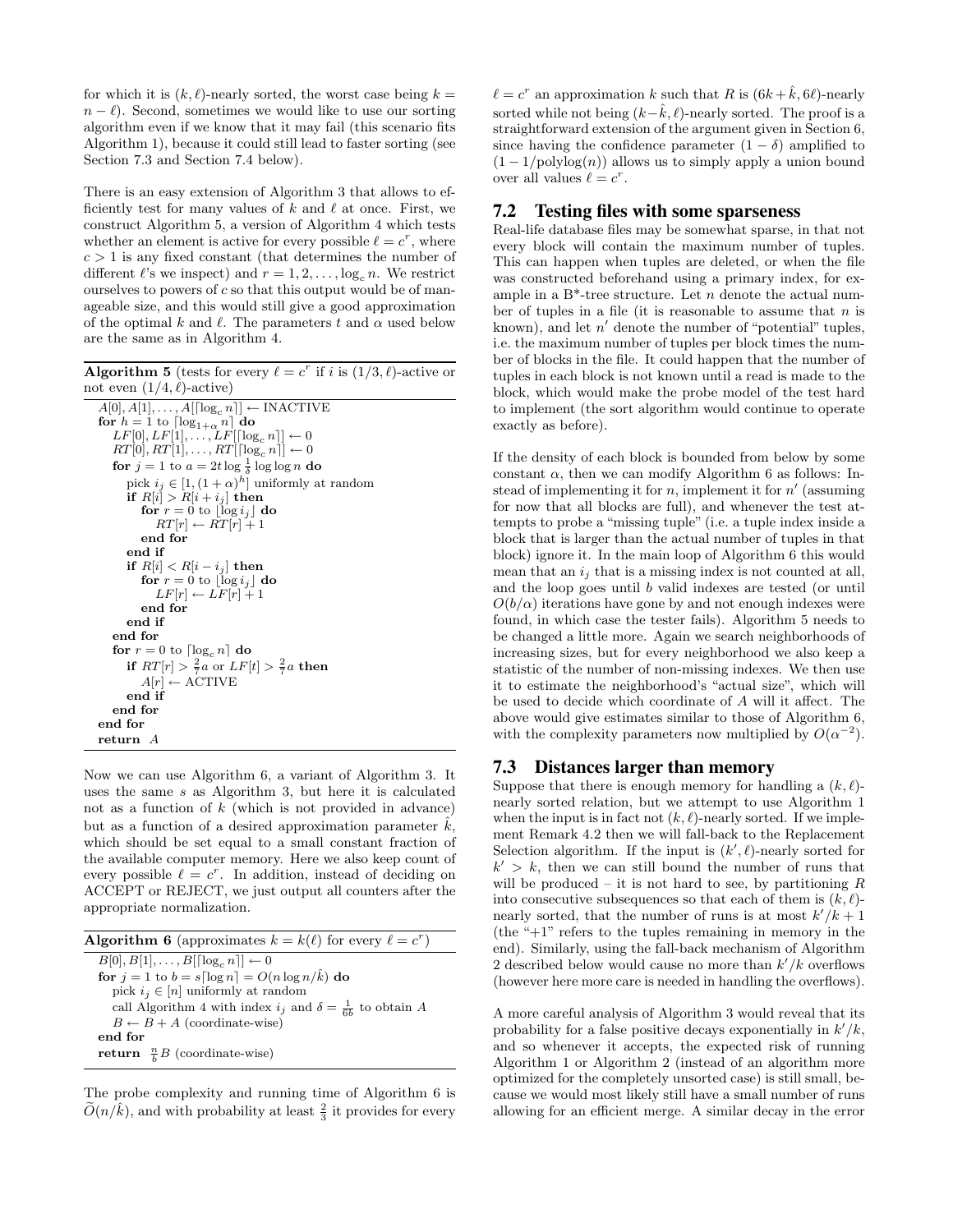probability holds for Algorithm 6. Finally, note that in some instances it may even be beneficial to run into the fall-back mode of our sorting algorithm on purpose, if the resulting number of runs  $r$  would be small enough to make an  $r$ -way merge more efficient than a multi-pass sorting algorithm.

# 7.4 Recovering from a fail mode

When Algorithm 2 reaches a failure mode in the first pass (we recall that it will not reach a failure mode in the second pass unless one was reached in the first pass) we cannot just dump the contents of  $G$  to a temporary file and continue from where we were.

An appealing direction would be then to try to partition to input file into consecutive segments where on each of them we can run Algorithm 2, and pipe their second phase input to a merge sort algorithm. This will not work with a multiway merge sort algorithm as per [5], but it will work with the iterated 2-way merge sort algorithm of [6].

To follow on this, when S becomes empty and we reach the fail state of the first pass, we write  $G$  to a temporary file and start over from where we were. We also write down the location in  $R$  where the fail state was reached, and reset last\_handled to MIN\_VAL. Then, for the second pass, we have a partition of the original relation into subsequences, and a collection of runs from  $G$ , so that each pair of an original subsequence and a corresponding run written from G can be merged into a sorted run as per the second stage of Algorithm 2 (without a failure mode being reached). In terms of Section 7.3 we would have  $k'/k+1$  such segments, which we pipe in turn to the iterated 2-way merge sort algorithm.

The reason that this will not work with a multi-way merge algorithm is the memory requirement of holding  $O(k + \ell)$ tuples for "decoding" each sorted run. The only way to enable multi-way merge is in effect to revert to Algorithm 1 after the first time a fail state was reached. Starting from the second run, we just write it in its entirety to a temporary file. Then, under reasonable memory assumptions we can merge all the runs at once, with the first run requiring us to hold  $O(k+l)$  tuples in memory to decode, and each subsequent run requiring enough memory to hold the  $O(1)$ tuples that are buffered from the respective file.

# 7.5 Solid State Drives

Another issue to consider is how our algorithm can perform when the database is not stored on a traditional harddisk drive, but rather on a Solid State Drive (SSD). While current SSDs are mostly restricted to small appliance devices and high-end laptops, one can imagine a time where the technology would advance enough to supplant traditional drives, so it is not too soon to consider database algorithms designed for this new hardware profile.

There are two crucial differences between traditional drives and SSDs. The first is that with an SSD the seek time is negligible, and so a sequential read operation takes the same time as a random access read operation (however when many operations are involved, block sizes may become an issue). In fact seek times are recently becoming less and less relevant also for traditional disk drives under a modern operating system [13]. The second difference is that with some SSD

devices writing is very time-costly relative to reading, and may also wear down the device itself.

In this context our algorithm should be compared against the algorithm from [5], which performs an  $O(n/\ell)$ -way merge sort, where n is the size of R and  $\ell$  is the size of the runs produced by using quicksort on consecutive subsequences. This is a 2-pass algorithm for the practical purposes of current hardware memory size, where the second pass uses random access reads. In the following we assume that the relations are sufficiently nearly-ordered for our algorithms to work.

When comparing sort operations, Algorithm 2 outperforms the multi-way merge sort algorithm. Both our algorithm and the algorithm of [5] perform two passes of reading the full relation. However, while our algorithm writes nothing on disk apart from the final output (which can also be piped for further processing), the multiway merge sort algorithm has to first rewrite the entire relation as a sequence of sorted runs, which are then read for the merging stage.

The comparative analysis of Algorithm 2 also holds for the evaluation of other operators as in Section 5. Both the output of Algorithm 2 and the output of (the second stage of) the multiway merge algorithm can be directly piped to the operation at hand, but our algorithm saves the writing of the entire relation as sorted runs. In fact the only instance in which the algorithm of [5] is significantly better is when (say, due to an unlikely error of the near-sortedness test) we tried to run our algorithm on an input that is  $\Theta(n)$ -far from being  $\ell$ -globally sorted.

There is additionally the question of testing whether our algorithm applies to a given relation, *i.e.*, testing whether the relation is nearly sorted. In SSDs the situation is even better than that of traditional drives, because the testing algorithm in fact fully depends on random access read operations.

# 7.6 Distributed scalability

Our sorting algorithms for nearly sorted inputs can be scaled to a distributed implementation as per the following sketch (we omit the fall-back procedure in case the algorithm fails).

To further understanding, we present the distributed implementation for Algorithm 1. A distributed version for Algorithm 2 can be derived from the following in much the same fashion as the original derivation of Algorithm 2 from Algorithm 1, by deferring all output to the final stage.

Assume that we have d processors, each with  $O(k+\ell)$  memory (where we need to sort a  $(k, \ell)$ -nearly sorted file), and with access to the whole file.<sup>2</sup> We also assume that d is small with respect to  $k$  and  $\ell$ , and that all processors are trustworthy. The input file is partitioned into d consecutive equal size segments, each processor receiving charge of one segment. Each processor performs an independent run of the sorting algorithm for  $(k, \ell)$ -nearly sorted input on its segment. However, also the first  $\ell + k$  and the last  $\ell + k$ 

<sup>&</sup>lt;sup>2</sup>In fact it is easy to adapt the following to the case where each processor has only access to a consecutive sequence, where the entire input is the concatenation of these sequences. In this case the scalability would also depend on the way the input is "spread" between the processors.